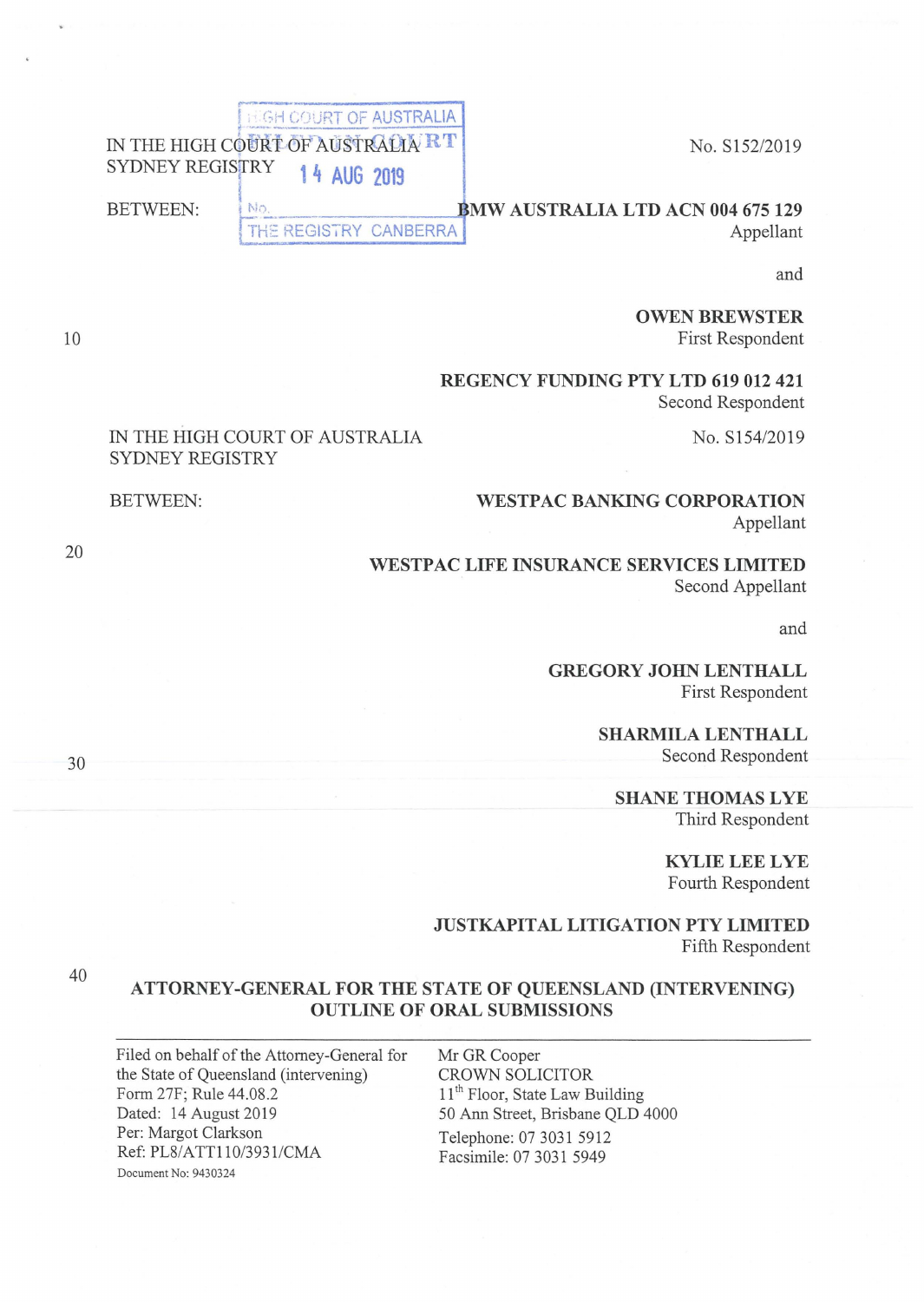## **PART I: CERTIFICATION**

1. These submissions are in a form suitable for publication on the Internet.

## **PART II: OUTLINE OF PROPOSITIONS TO BE ADVANCED**

- 2. The BMW proceeding potentially gives rise to a question which was neither argued nor necessary for decision in either *Rizeq* or *Masson.* That is: in what circumstances will a law conferring a power on a court be characterised as 'commanding the manner of exercise' of jurisdiction?
- 3. That question arises if:
	- 3 .1 As a matter of construction, s 183 of the *Civil Procedure Act 2005* (NSW) authorises the making of a common fund order.
- 20 3 .2 The Court accepts that there remains an aspect of s 79( 1) of the *Judiciary Act 1903* which is unresolved following the decisions in *Rizeq* and *Masson,*  concerning the extent of the 'gap' created by State legislative incapacity to regulate federal jurisdiction.
	- 3.3 The making of a common fund order is not merely 'procedural', but is 'substantive' in the sense described by Edelman J at [59] of *Masson.*
- 30

- *Masson v Parsons* (2019) 93 ALJR 848, 865[59] **(JBA vol 4, tab 38, 1638).**
- 3.4 The court finds that the making of a common fund order is an acquisition of property on other than just terms.
- 4. If each of those requirements is met, a question arises as to whether substantive powers of the kind referred to by Edelman Jin *Masson* at [58) fall within the 'gap' and are therefore picked up and applied by s 79(1) of the *Judiciary Act.*
- 40 5. It is necessary to say something further about the second and third conditions. *Second condition* ([3.2] above)
	- 6. Whether laws that confer powers upon a court to make substantive orders in relation to the rights, powers, duties, and liabilities of persons are laws that regulate or govern the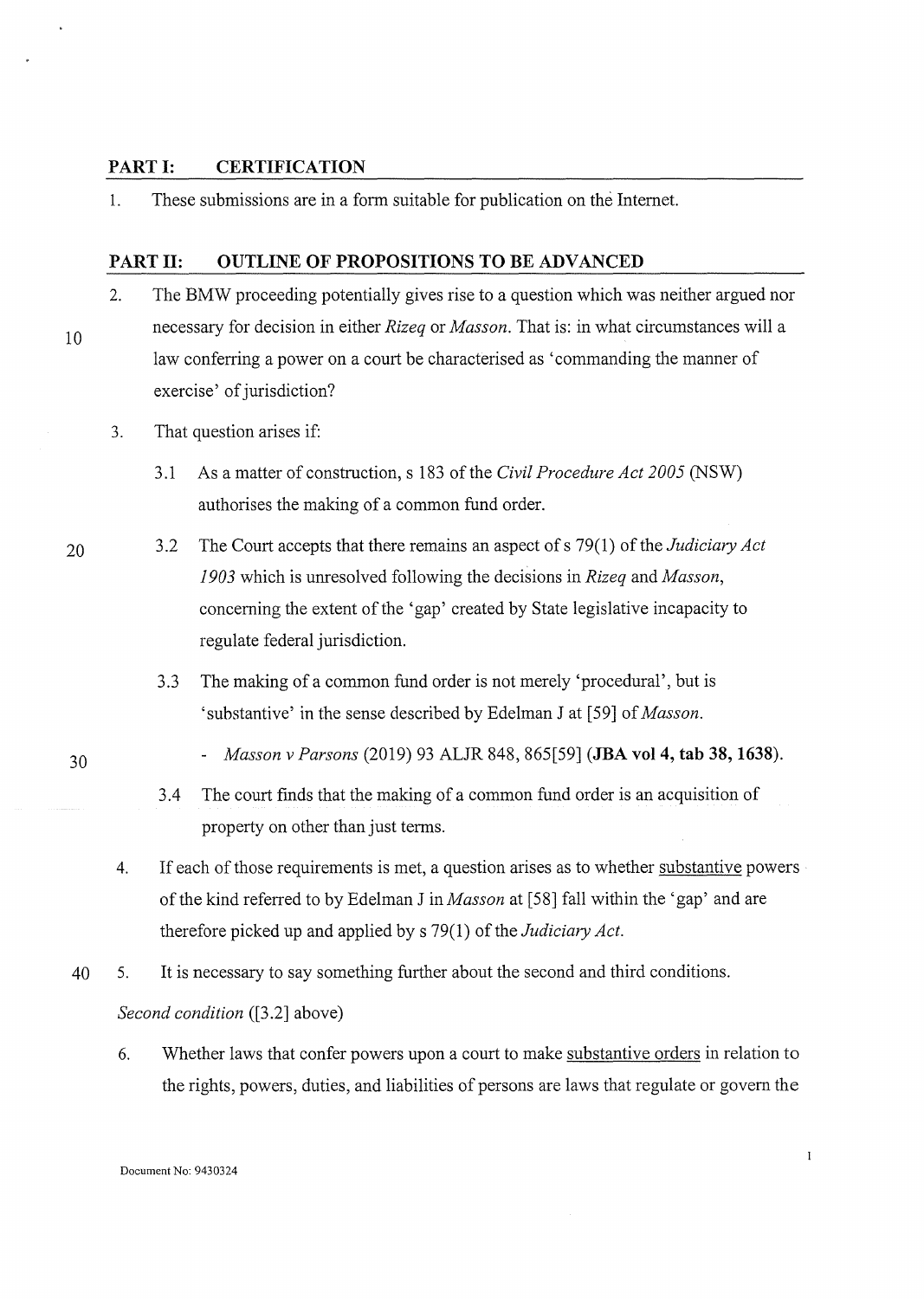federal authority to decide was not the subject of argument, and was not necessary to decide, in either *Rizeq* or *Masson.* 

- *Masson* (2019) 93 ALJR 848, 865 [60] **(IBA vol 4, tab 38, 1638).**
- *Rizeq v Western Australia* (2017) 262 CLR 1, 42 [109], 43 [111], 72 [198] **(JBA vol 7, tab 59, 2864-5, 2894).**
- 10 *Third condition* ([3.3] above)
	- 7. As a matter of statutory construction s 183 is properly characterised as a 'procedural power' in the sense described by Edelman Jin *Masson* at [59], because it does *'command a court as to the manner of exercise of federal jurisdiction'.*
	- 8. If that is right then, on the approach of all members of the Court in *Rizeq,* s 79(1) operates to 'pick up' s 183. Queensland therefore accepts that [24] of its written submissions overreaches in submitting that s 183 is not picked up in any circumstance.
	- 9. Further, Queensland accepts and adopts the position that the making of a common fund order regulates the exercise of federal jurisdiction. It is not a substantive order which is determinative of rights or creates rights. It is incidental to the exercise of judicial power.
		- First respondent (BMW proceeding) [28]; Vic [20]-[21] (in BMW proceeding); Cth [31] (in Westpac proceeding).
- 30 10. However, BMW submits that the making of a common fund order is of a 'different character' from 'procedural powers ... which go to the conduct of the litigation as distinct from its determination'. Westpac submits that common fund orders 'create and enforce new rights'. Both appellants submit that the common fund order 'interferes with or modifies the rights of group members to the proceeds of their cause of action', and gives rise to an acquisition of property.
- 40

20

Transcript, p 11, lines 394-6 (Mr Kirk); p 59, line 2575 (Mr Leopold); p 62, lines 2713-9 (Mr Free).

11. If the Court accepted that submission, then it would be necessary to determine whether s 79(1) is needed to, and does, pick up a power to make a substantive order of that kind. If that point is reached, Queensland submits that the power to make a common fund